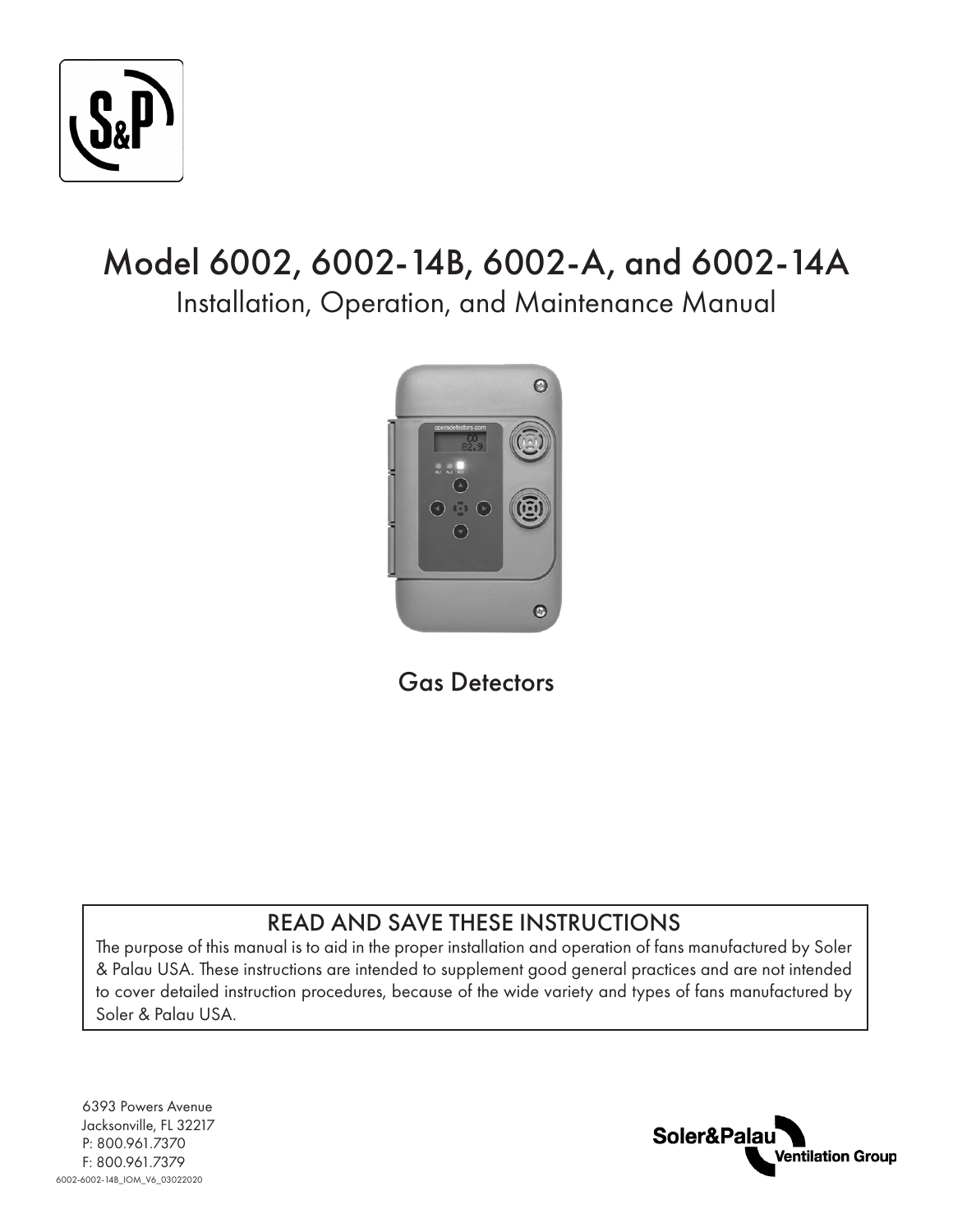6002, 6002-14B, 6002-A, and 6002-14A offer precision to assure the health and safety to occupants with the tightest possible controls on energy consumption. They are versatile, self-contained dual gas sensors that are network ready for either peer-to-peer (master slave) operation or central control for a smooth integration into new or existing energy management systems.

#### Applications:

- Vehicle Emissions
- Combustible Gases
- Refrigerant Gas Leak Detection
- Industrial Health and Safety

#### Features:

- Stand-alone operation with 1 or 2 adjustable alarm relays, indicators and strobe
- BACnet Laboratory (BTL) listed Smart Sensor, up to 76,800 baud
- BACnet MS/TP RS485 interface
- CAN network interface for master-slave operation or central control
- Pre-calibrated plug-and-play sensor modules
- Impact resistant, water resistant enclosure.

#### Specifications:

- Supply 24 vac 50/60 hz (17-28 vac) 0.21 amps, 5 va
- Relays (1 or 2) SPDT, 5 amp @ 125 vac, non-inductive
- 6002-A and 6002-14A have 1 Relay and accept 4-20mA or 2-10V signals from VFDs or ECMs for speed control.
- On delay: 0-999 seconds (16 minutes)
- Off delay: 0-999 seconds (16 minutes)
- Operating temperature -20° C to 50° C (-4° F to 122° F)
- For indoor use
- Flame resistant Polycarbonate ABS enclosure rated UL94 V0, 5VB, and 5VA
- Standards. Conforms to UL61010-1, CSA C22.2 61010-1-12, ANSI/ISA 61010-1, CSA C22.2 no. 205-12
- Pollution degree 2
- Installation category II
- Altitude 2000m
- Humidity max 90% rh. 90% to temperatures up to 31° C (88°F), decreasing linearity to 50% rh at 40°C (104°F)

#### User Interface:

- Back lit LCD display shows gas concentration, user settings, calibration controls
- Red LED alarm indicators, gas level 1 and 2
- High intensity white LED strobe on level 3
- Audible alarm, 85 db at 1 meter
- 4 pushbutton user keypad
- Password control for settings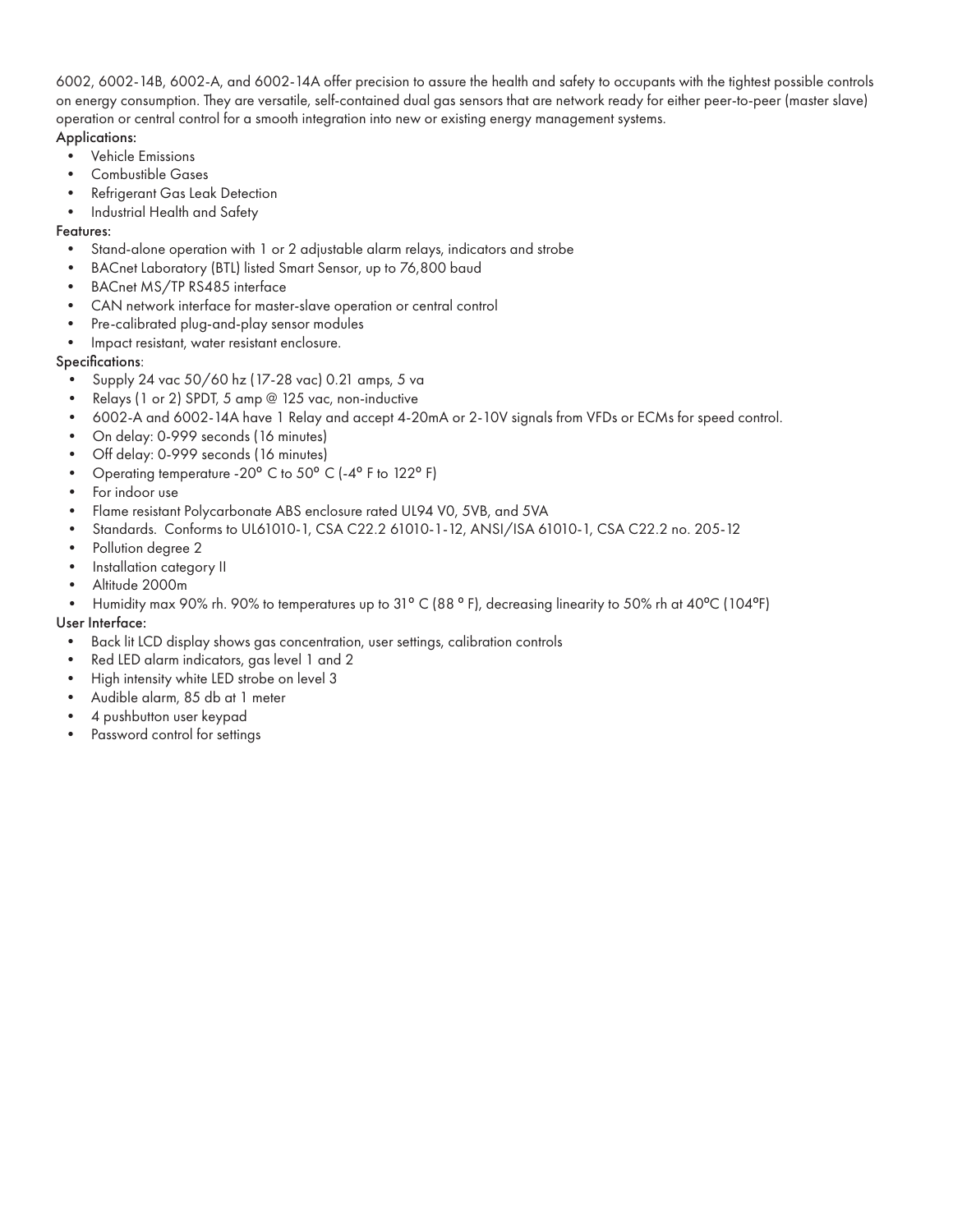### Wiring - Model 60xx-B



### Wiring for Model 60xx-A

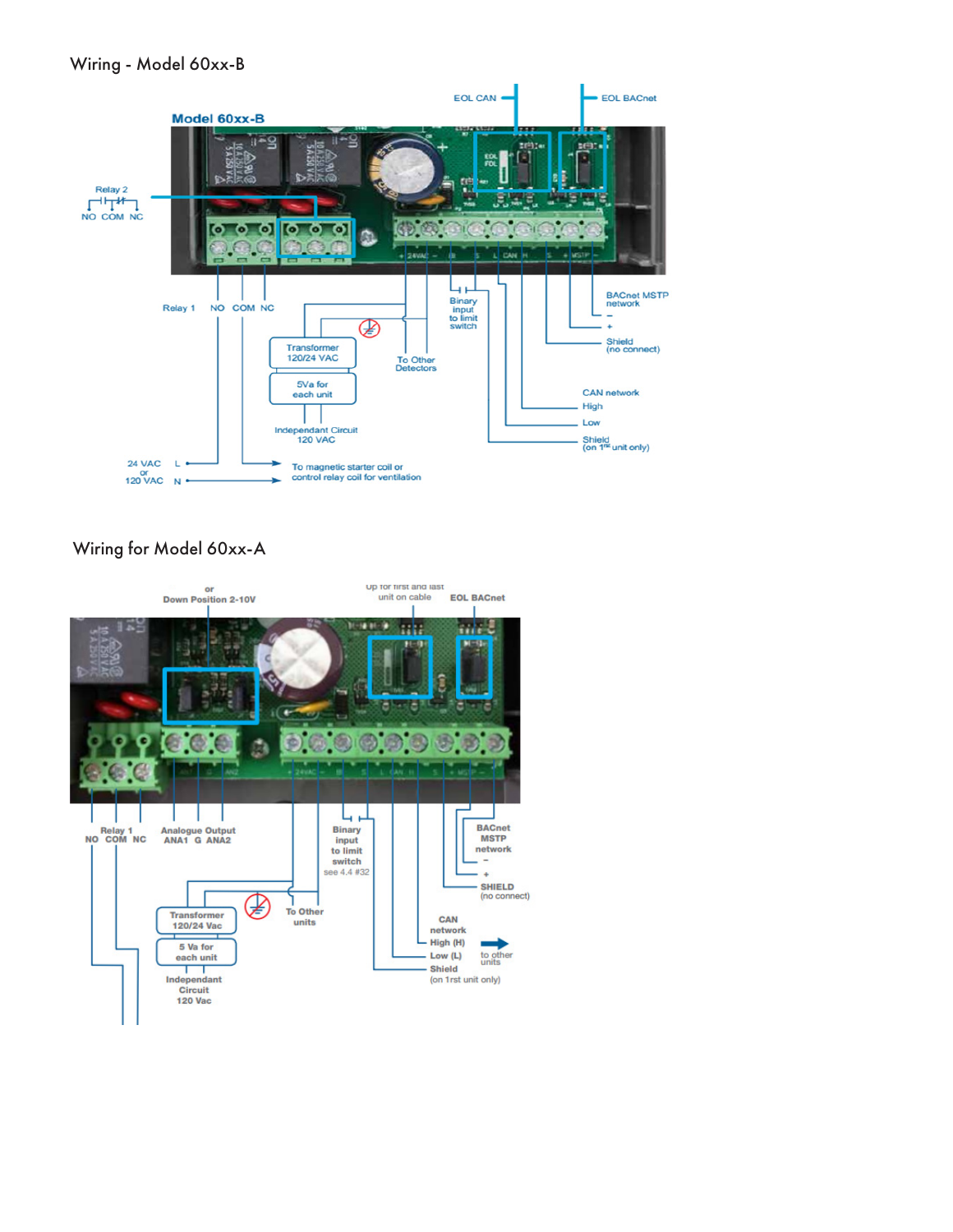### Installation Guidelines

Important. All wiring must conform to local building codes, regulations and laws. If the equipment is used in a manner not specified by the manufacturer, the protection provided by the equipment may be impaired.

- 1. Use ½ inch EMT conduit for all wiring.
- 2. A switch or circuit breaker must be included in the installation. It must be suitably located and easily reached in a secure location and identified as the disconnect for the "Gas Detection System."
- 3. Install enclosed 120/24 vac transformer, allow 5 va for each sensor or controller, using 18 to 20 AWG two conductor wire. Do not tie the secondary to ground. Connect multiple sensors to one transformer. Ensure that the polarity of the connections is the same at each sensor or controller.
- 4. Connect relay contacts (usually relay 1) to ventilation system. Use a magnetic starter so that the sensor contacts energize the starter coil and not the fan motor directly.
- 5. For multiple sensors interconnected using the CAN network. Chain a shielded twisted pair cable 22 to 24 AWG from screw L and H on one sensor, to the next and continue chain to the last sensor. Maintain the same polarity on each unit. Do not use star, T or H configuration. Make all chain connections at the sensors to avoid T connections.
- 6. Move the end-of-line jumper (the one above terminal 11, 12) to the on position (UP) on the first sensor, or controller, on the chain and the last sensor/controller on the chain. A controller can be located anywhere on the chain. Ensure its EOL jumper is off (down) if it is in the middle. Any sensor/controller address can be in any location on the chain.
- 7. Power on the units. They will display the gas type and reading. To verify if sensors are communicating correctly, change setting on one unit. Press → to option 56. Press ↑ from 0 to 1 to turn on the network display. Press ↑ and ← simultaneously to save, then press and hold ← for a few seconds to return home. The unit will display each sensor connected. If the unit does not display the other sensors scrolling by, check the following:
	- •each unit must have a unique address, setting 39, with no duplicates
	- •end-of-line jumpers are set on units at ends of cable only
	- •polarity of the communication cable and the 24 vac is the same on all units
	- •verify wire connections for shorts, and loose wires, etc.
- 8. To further test communication, press and hold the up button on a sensor for 5 seconds to start manual mode (5 minutes). This will close the relay 1 on that unit and all of the other units on the network. See section 5 to set up a configuration for multiple zones.

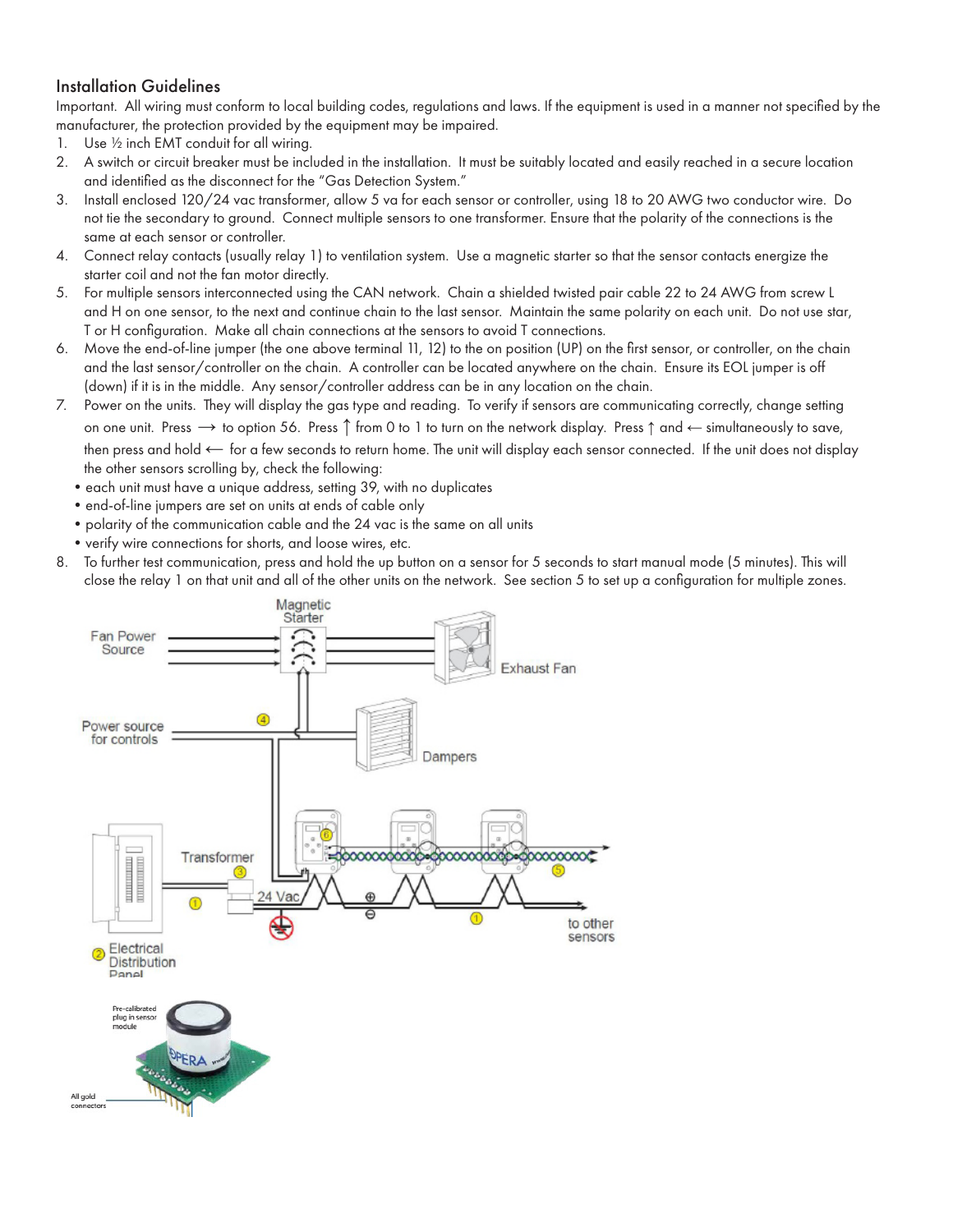### Coverage

Guidelines for sensor placement of diffusion type sensors are based on the reasonable delay for gas to get from the source to the sensor. All sensors are created equal in this regard.

- For air quality control of exhaust emissions and accumulations of toxic gases the generally acceptable maximum radius of coverage is 50 feet (15 meters). Approximately 7500 square feet (700 square meters).
- For leak detection of combustible gases, ammonia, refrigeration gases the maximum radius is 30 feet (10 meters) since they can escape more quickly and the risk is greater.

The radius of coverage of any sensor does not extend beyond any obstruction that impedes natural circulation of air. This includes walls, stairs, elevators, shelving with solid fill, tool chests, etc. The sensor must "see" the area of coverage; if not, another sensor(s) is required.

#### Mounting Heights

Mounting heights for gas sensors are based on their density, relative to air. There are three groups:

- 1. Lighter than air and will be more concentrated near the ceiling; hydrogen, methane (natural gas), ammonia, helium. Install at 1 to 3 feet from ceiling.
- 2. Similar density to air and will be diluted in air equally at all levels; carbon monoxide, nitrogen dioxide, hydrogen sulfide, oxygen, carbon dioxide. Install from 3 feet (1 meter) off floor to one half of the ceiling height. For vehicle emissions carbon monoxide detectors combined with nitrogen dioxide detectors are installed at 3 to 5 feet (1 to 2 meters) from the floor when the ceiling is 7 to 10 feet high. If the ceiling height is higher than 10 feet, for example for heavy equipment, the carbon monoxide detectors are installed at 3 to 5 feet (1 to 1.5 meters) from the floor and the nitrogen dioxide detectors should be installed at 50% of the ceiling height and above the vehicle height. If the exhaust pipes of diesel vehicles are below the vehicles, then the nitrogen dioxide detectors should be installed at 3 to 5 feet (1 to 1.5 meters) from the floor. In all cases the detectors must be installed above obstructions blocking circulation of air in front of the detectors; example, maintenance garages in automobile dealerships where tool chests, work tables and storage racks typically line all walls.
- 3. Heavier than air and will concentrate near the floor; HFCs, HCFCs, propane, chlorine, most organic vapors (consult Opera), butane.

For all types of sensors avoid drafts, obstacles, aerosols, silicones. Place sensors in the center of its coverage area as much as possible.

### **OPERATION**

#### Screen Display

The LCD shows the type of gas and the current gas concentration. If two sensor modules are installed, the display will alternate between them.



The bottom left corner will also display the alarm status;

1 indicates alarm 1 on, per settings 0, 1, 2 or if activated by another sensor on the CAN network via setting 36. This is usually the low gas level alarm.

2 indicates alarm 2 on. Per settings 3, 4, 5 or if activated by another sensor on CAN network per setting 37.

3 indicates alarm 3 on. Per settings 6, 7, 8 or if activated by another sensor on CAN network per setting 38. Alarm 3 activates the sounder and strobe.

M indicates manual override mode on. Useful to start ventilation system without the risk of leaving it on too long in cold weather. From the home screen, press and hold ↑ for 5 seconds to start. Then click again to increase time from 5 to 60 minutes. This activates alarm 1, (or 2, and 3 per setting 69) and sends alarm transmit messages (settings 9-17) to other sensors on the CAN network. The unit will return to automatic operation after the time runs down. To cancel manual mode press ↓ several times to reduce time left to run. It will take a few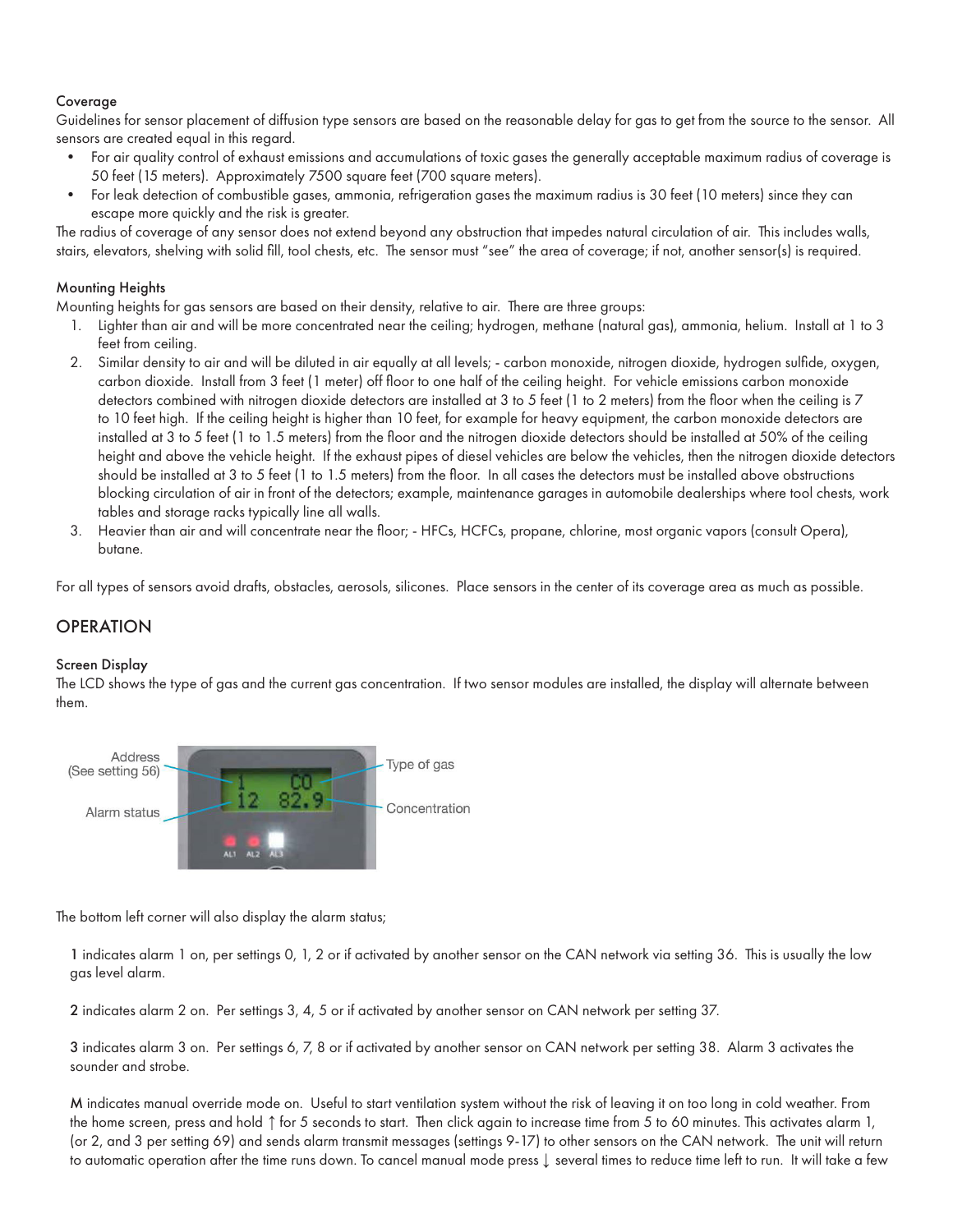seconds to stop.

T indicates alarm 1 on due to high ambient temperature (setting 51). Useful for summer ventilation.

### Default Settings

User settings are factory pre-loaded with default values to facilitate set up and can be changed at any time. Upgrading firmware will not affect user settings.

Alarm thresholds should be set to suit local regulations. Default values for these are general guidelines only.

#### Changing Settings

Press  $\rightarrow$  and  $\leftarrow$  to move through the settings. If the keypad lock is on then enter the password first. The screen will display the setting number 0, 1, 2, etc. plus the short description (e.g. AL1 for Alarm 1 and the current setting.)

Press the ↑ or ↓ buttons to increase or decrease the setting.

To save, press ↑ and ← buttons at the same time. The word "OK" will appear. If you do not see "OK" and the new value it is because the buttons were not pressed simultaneously. Try again.

| NO.                       | Name               | Description                                       | Range     | Default        |
|---------------------------|--------------------|---------------------------------------------------|-----------|----------------|
| $\mathsf O$               | AL1                | Alarm 1 threshold, activates relay 1              | by sensor |                |
| $\mathbf{1}$              | A1Del              | Alarm 1 Delay on (seconds)                        | 0-999     | 30             |
| $\sqrt{2}$                | A1Off              | Alarm 1 Delay off (seconds)                       | 0-999     | 20             |
| $\ensuremath{\mathsf{3}}$ | AL <sub>2</sub>    | Alarm 2 threshold, activates relay 2              | by sensor |                |
| $\sqrt{4}$                | A2Del              | Alarm 2 Delay on (seconds)                        | 0-999     | 30             |
| $\sqrt{5}$                | A <sub>2</sub> Off | Alarm 2 Delay off (seconds)                       | 0-999     | 20             |
| $\acute{\rm{o}}$          | AL3                | Alarm 3 threshold, sounder and strobe             | by sensor |                |
| $\overline{7}$            | A3Del              | Alarm 3 Delay on (seconds)                        | 0-999     | 180            |
| 8                         | A3Off              | Alarm 3 Delay off (seconds)                       | 0-999     | 20             |
| 9                         | A1Tx               | Alarm 1 transmit message, CAN network             | $0 - 255$ | 1              |
| 10                        | A1Tx               | Alarm 1 transmit message, CAN network             | $0 - 255$ |                |
| 11                        | A1Tx               | Alarm 1 transmit message, CAN network             | $0 - 255$ |                |
| 12                        | A2Tx               | Alarm 2 transmit message, CAN network             | $0 - 255$ | $\overline{2}$ |
| 13                        | A2Tx               | Alarm 2 transmit message, CAN network             | $0 - 255$ |                |
| 14                        | A2Tx               | Alarm 2 transmit message, CAN network             | $0 - 255$ |                |
| 15                        | A3Tx               | Alarm 3 transmit message, CAN network             | $0 - 255$ | 3              |
| 16                        | A3Tx               | Alarm 3 transmit message, CAN network             | $0 - 255$ |                |
| 17                        | A3Tx               | Alarm 3 transmit message, CAN network             | $0 - 255$ |                |
|                           |                    | List of Settings Sensor B (lower socket) Settings |           |                |
| NO.                       | Name               | Description                                       | Range     | Default        |
| 18                        | $AL1-B$            | Alarm 1 threshold, activates relay 1              | by sensor |                |
| 19                        | A1Del              | Alarm 1 Delay on (seconds)                        | 0-999     | 30             |
| 20                        | A1Off              | Alarm 1 Delay off (seconds)                       | 0-999     | 20             |
| 21                        | $AL2-B$            | Alarm 2 threshold, activates relay 2              | by sensor |                |
| 22                        | A2Del              | Alarm 2 Delay on (seconds)                        | 0-999     | 30             |
| 23                        | A <sub>2</sub> Off | Alarm 2 Delay off (seconds)                       | 0-999     | 20             |
| 24                        | $AL3-B$            | Alarm 3 threshold, sounder and strobe             | by sensor |                |
| 25                        | A3Del              | Alarm 3 Delay on (seconds)                        | 0-999     | 180            |
| 26                        | A3Off              | Alarm 3 Delay off (seconds)                       | 0-999     | 20             |
| 27                        | A1x, A1Tx          | Alarm 1 transmit message, CAN network             | $0 - 255$ | $\mathbf{1}$   |

#### List of Settings Sensor A (upper socket) Settings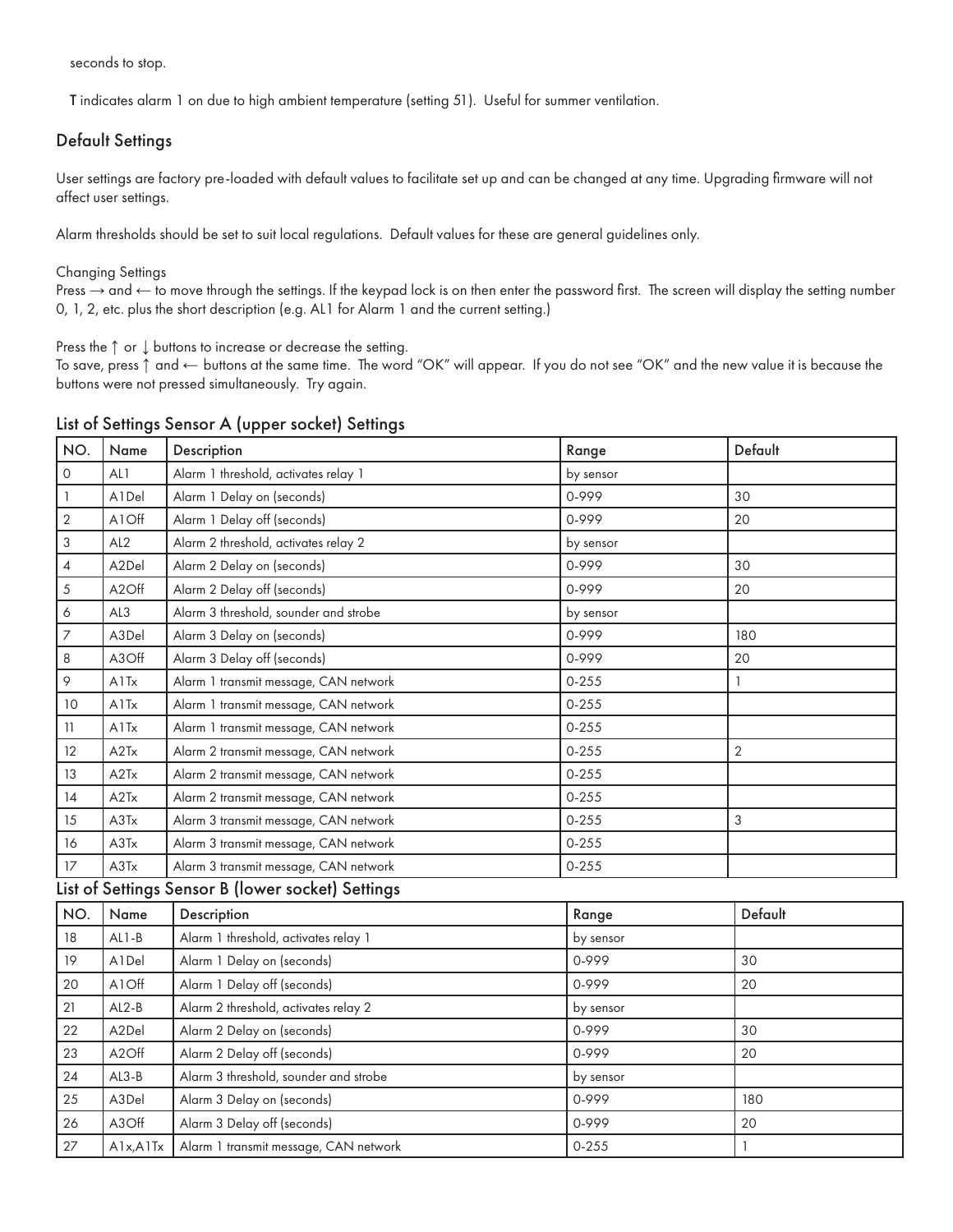| NO. | Name                           | Description                                                                                                                                                                           | Range          | Default             |
|-----|--------------------------------|---------------------------------------------------------------------------------------------------------------------------------------------------------------------------------------|----------------|---------------------|
| 28  | A <sub>11</sub> T <sub>x</sub> | Alarm 1 transmit message, CAN network                                                                                                                                                 | $0 - 255$      |                     |
| 29  | A1Tx                           | Alarm 1 transmit message, CAN network                                                                                                                                                 | $0 - 255$      |                     |
| 30  | A2Tx                           | Alarm 2 transmit message, CAN network                                                                                                                                                 | $0 - 255$      | $\overline{2}$      |
| 31  | A2Tx                           | Alarm 2 transmit message, CAN network                                                                                                                                                 | $0 - 255$      |                     |
| 32  | BiTx                           | Binary input transmit message, CAN network                                                                                                                                            | $0 - 255$      |                     |
| 33  | A3Tx                           | Alarm 3 transmit message, CAN network                                                                                                                                                 | $0 - 255$      | 0                   |
| 34  | A3Tx                           | Alarm 3 transmit message, CAN network                                                                                                                                                 | $0 - 255$      |                     |
| 35  | A3Tx                           | Alarm 3 transmit message, CAN network                                                                                                                                                 | $0 - 255$      |                     |
|     | List of General Settings       |                                                                                                                                                                                       |                |                     |
| NO. | Name                           | Description                                                                                                                                                                           | Range          | Default             |
| 36  | R <sub>1</sub> R <sub>x</sub>  | Receive message to relay 1, CAN network                                                                                                                                               | $0 - 255$      | 0                   |
| 37  | R2Rx                           | Receive message to relay 2, CAN network                                                                                                                                               | $0 - 255$      | $\overline{2}$      |
| 38  | R3Rx                           | Receive message to relay 3, CAN network                                                                                                                                               | $0 - 255$      | 3                   |
| 39  | Adr                            | Sensor identification address, CAN network                                                                                                                                            | $0 - 32$       | $\mathsf{O}\xspace$ |
| 40  | AnZA                           | Adjustment for analog zero outpot (4ma or 2V) Sensor A to tweak                                                                                                                       |                |                     |
|     |                                | output of controller input errors. Accessing this output low for testing                                                                                                              |                |                     |
| 41  | AnSA                           | Adjustment for analog span output (20ma or 10V) sensor A to tweak<br>output for controller input errors. Accessing this option forces output<br>high for testing.                     |                |                     |
| 42  | AnZB                           | Adjustment for analog zero output (4ma or 2V) sensor B to tweak<br>output for controller input errors. Accessing this option forces output<br>low for testing                         |                |                     |
| 43  | AnSB                           | Adjustment for analog span output (20ma or 10V) sensor B to tweak<br>output for controller input errors. Accessing this option forces output<br>high for testing                      |                |                     |
| 44  | Temp                           | Temperature delay enable off/on                                                                                                                                                       | 0/1            | 0                   |
| 45  | Aud                            | Local audio alarm enable on alarm 3                                                                                                                                                   | 0/1            | $\mathbf{1}$        |
| 46  | <b>BAC</b>                     | <b>BACnet MSTP mode select</b><br>0 = BACnet communication disabled<br>1 = BACnet communication enabled<br>2 = BACnet communication enabled and display all sensors on CAN<br>network | 0/1/2          | 0                   |
| 47  | <b>BMA</b>                     | <b>BACnet MAC address</b>                                                                                                                                                             | 127            | 0                   |
| 48  | <b>BBR</b>                     | <b>BACnet</b> baud rate<br>$0 = 9600$<br>$1 = 19200$<br>$2 = 38400$<br>$3 = 76800$                                                                                                    | 0/1/2/3        | 3                   |
| 49  | <b>KBL</b>                     | Keyboard lock                                                                                                                                                                         | 0/1            | $\Omega$            |
| 50  | <b>TMod</b>                    | Temperature modify/calibrate                                                                                                                                                          | $-9/ +9°$ C    | $\Omega$            |
| 51  | ATHi                           | High temperature alarm limit used for summer ventilation. Alarm 1 is<br>activated when temperature exceeds option disables alarms (seconds)                                           | $0-99^\circ C$ | 60                  |
| 52  | W/U                            | Warm up delay disables alarms                                                                                                                                                         | $0 - 255$      | 60                  |
| 53  | <b>BMM</b>                     | BACnet maximum MAC address when polling for master                                                                                                                                    | $0 - 127$      | 127                 |
| 59  | FltTx                          | Fault alarm transit message, CAN network                                                                                                                                              | $0 - 255$      | 0                   |
| 60  | ADTxA                          | Analog drive transmit message, sensor A (top) CAN network                                                                                                                             | $0 - 255$      | 0                   |
| 61  | AMinA                          | Analog drive. Minimum percent of scale for zero output. Sensor A                                                                                                                      | $0 - 100$      | 0                   |
| 62  | AMaxA                          | Analog drive. Maximum percent of scale for full scale output. Sensor                                                                                                                  | $0 - 100$      | 100                 |
| 63  | ADRxA                          | Receive message code to control local analog output                                                                                                                                   | $0 - 255$      | 0                   |
| 64  | ADTxB                          | Analog drive transmit message, sensor B (bottom) CAN<br>network                                                                                                                       | $0 - 255$      | 0                   |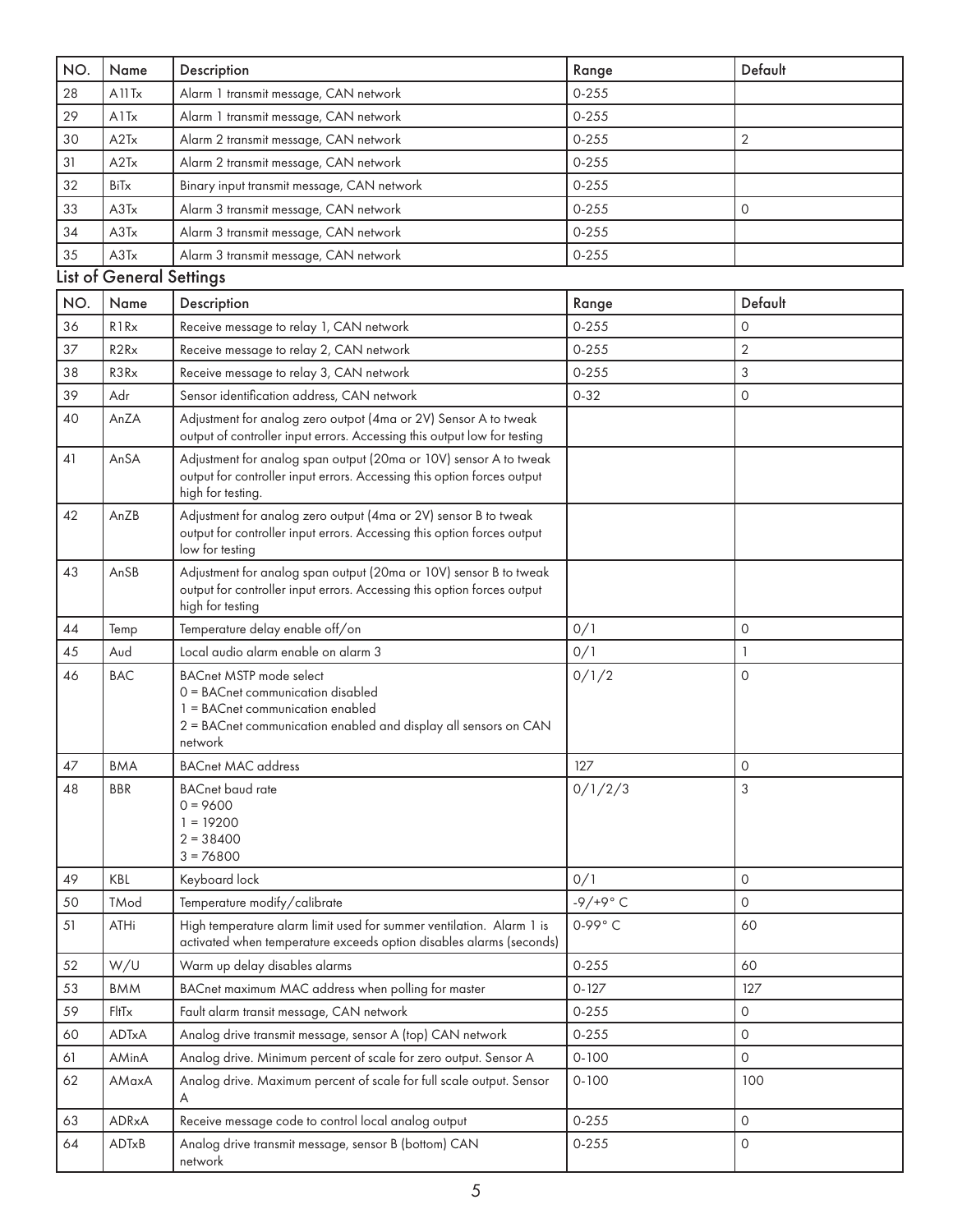| 65 | AMinB        | Analog drive. Minimum percent of scale for zero output. Sensor B                                                                                                   | $0 - 255$   | 0        |
|----|--------------|--------------------------------------------------------------------------------------------------------------------------------------------------------------------|-------------|----------|
| 66 | AMaxB        | Analog drive. Maximum percent of scale for full scale output. Sensor B                                                                                             | $0 - 100$   | 100      |
| 67 | <b>ADRxB</b> | Receive message code to control local<br>Analog output B                                                                                                           | $0 - 255$   | $\Omega$ |
| 68 | Baud         | Baud rate for CAN network<br>Maximum network wire length is 1500 feet at rate 0 and 3000 feet at<br>rate 1.<br>Set Baud rate = 1 when used with model 5000 network | $0 - 1$     | $\Omega$ |
| 69 | Man          | Manual mode activates alarms 1, 1+2 or 1+2+3. See screen display<br>section.                                                                                       | $1 - 3$     |          |
| 70 | <b>BDI</b>   | Bacnet device instance replace<br>default 60,000 + BMA (setting 47)<br>BACnet device instance replaces default 6                                                   | 0-4,194,304 | 60000    |

### Sequence of Operation

- 1. Sensors are pre-loaded with options for normal operation and can be changed by the user at any time via the key pad.
- 2. On power-up the display will show the software revision number and the Warm-Up Timer will count down (setting 52, default 1 minute). Relays are inactive during this time. Press any button to cancel the warm-up period.
- 3. The display will show the gas type and the current gas concentration. For dual-sensors the display will alternate between the two sensor modules and show the gas type and concentration of each. If the network display option is turned on (option 56) the display will show each sensor that is connected via the CAN network, its address, gas type and concentration. Detector will display for 3 seconds and then cycle to the next, lowest address to the highest and then start again.
- 4. If the gas level rises above the Level One Set Point then the Delay-On Timer will start. The time setting range is from 1 to 999 seconds. If the gas level drops below level one the timer will reset and start over the next time it goes over.
- 5. If the gas level stays above the Alarm 1 Level for the set time the relay 1 on-board will energize, and remain energized as long as the gas remains above the alarm setting. The bottom left corner of the display will indicate a 1 and the alann 1 LED will light up. In addition, the Alarm 1 Transmit Message (default is 1) will be sent to all detectors and controllers via the CAN network.
- 6. All sensors or controllers on the CAN network with a Relay 1 Receive Message (setting 36) = 1 will energize their on-board relay 1, and display a 1 in the bottom left hand corner of their display.
- 7. When the current gas concentration drops below the Alarm 1 set point, the Delay-Off time will start. The timer will clear if the gas rises above the alarm setting.
- 8. When the Delay-Off Timer times out the relay 1 will de-energize, the Alarm 1 LED will turn off and the Relay 1 Transmit message will stop being sent, thereby de-energizing relays on other units.
- 9. If the temperature exceeds the Hi Temperature Alarm, setting 51, relay 1 will activate, the Alarm 1 LED will turn on and the Alarm 1 Transmit message will be sent via the CAN network to other sensors and controllers. When temperature drops one degree, the alarm 1 will be turned off and the Alarm 1 Transmit message will stop being sent.
- 10. If the gas level rises to the Alarm Level 2 setting, then the Level 2, Delay-On Timer will begin, and after timing-out the on-board relay 2 will activate (for models 60xx-B only) the Alarm 2 LED will tum on, the Relay 2 Transmit message (default = 2) will be sent out on the CAN network activating remote units with that same Relay 2 Receive message (option 37).
- 11. When the current gas concentration drops below the Alarm 2 setting, for longer than the Alarm 2 Off-Delay Setting the relay 2 will turn off, the Relay 2 LED will turn off, and the Relay 2 Transmit message will stop being sent on the CAN network.
- 12. When the gas concentration rises above the Alarm Level 3 setting, for more than the Alarm 3 Delay-On timer the audible alarm will sound, the LED strobe flasher will start Qf (If enabled, setting 45), a 3 will appear in the bottom left corner of the display, and the Alarm 3 Transmit message (default 3) will be sent to other sensors or controllers. They can be silenced by pressing any button.
- 13. When the gas concentration drops below the Alarm 3 set point for longer than the Alarm 3 Delay-Off setting then the audible alarm and strobe flasher will stop and the Alarm 3 Transmit message will stop being sent on the CAN network.
- 14. On a sensor fault condition, the units will transmit the Fault Transmit Message, option 59, to other sensors or controllers.
- 15. A Manual Over-ride mode is available to test relay functions and to activate ventilation. From the home screen press and hold the up arrow for 5 seconds. Press the up arrow to increase the timer by 5 minutes per click up to 60 minutes. The screen will display MAN 5 and timer will energize relay 1 and send the Alarm 1 Transmit Message on the CAN network. After the time runs down the unit will return to automatic operation. To cancel, press the down arrow several times to reduce the timer to zero and return to normal operation. To activate alarm, Level 2 or 3 as well with this procedure, set option 69 to 2 or 3.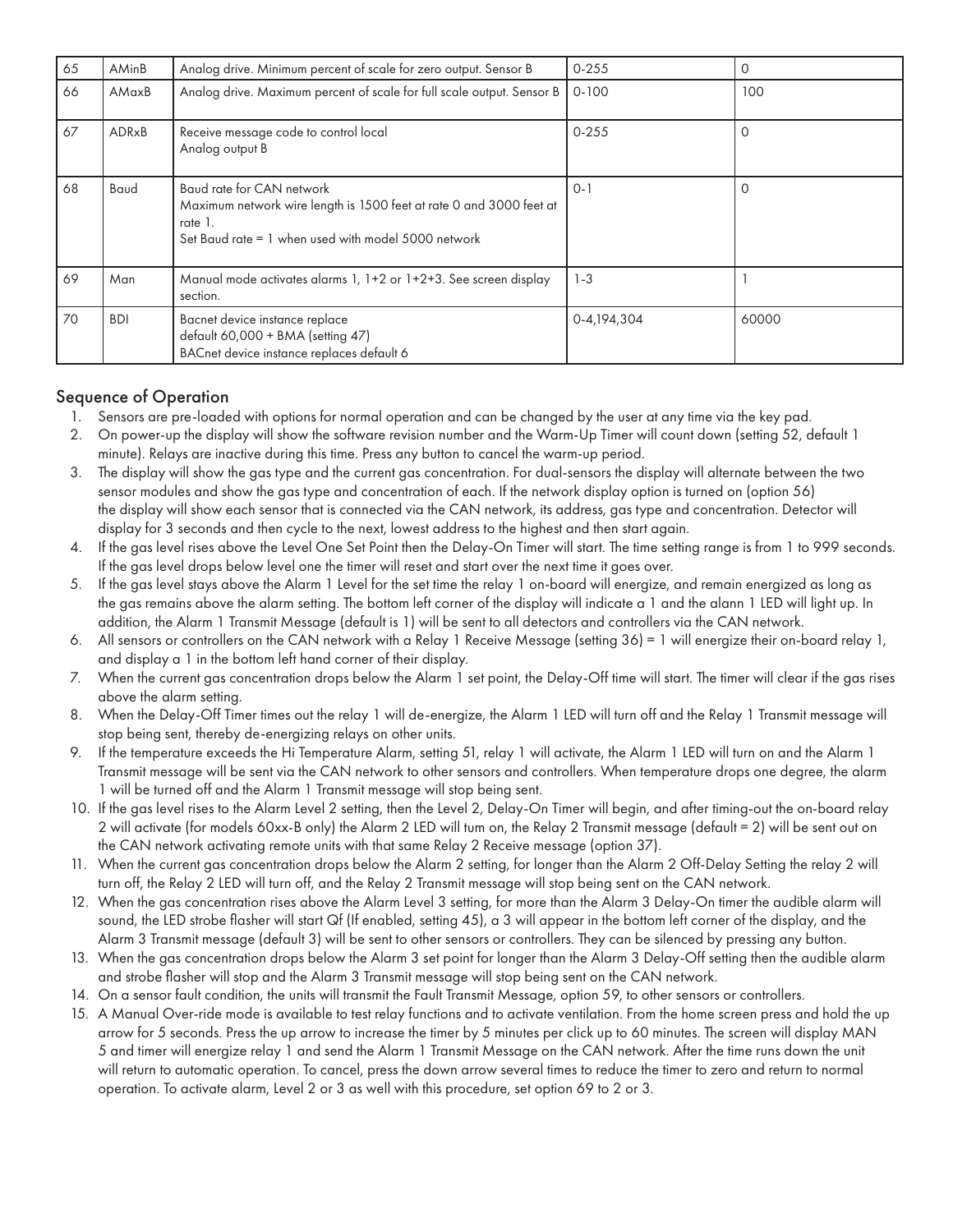### Network Configuration Using CAN Network with No central controller (master/slave operation)

One of the 60XX series gas sensors can be used as the controller. It can activate the ventilation for all the sensors, or a group. The use of a dedicated controller is optional, - to add a display in some specific location, such as before entering a mechanical room or to interface with several fan starters located in one place. Starters and air dampers are connected to the sensor closest to it in each zone.



### Default Configuration

Sensors are shipped pre-loaded with default settings which can be changed in the field to suit the desired sequence with simple keypad input. When a sensor goes into alarm level 1, 2 or 3 it activates its relays and transmits a message to all other sensors to activate their relays also. The ventilation system can be connected to any of the relays (usually level 1). This is a configuration for one ventilation zone.

### Creating Zones or groups

To control multiple zones on the same network, set the transmit message on each sensor to different messages for different zones. The default transmit messages are 1, 2, 3 for alarm levels 1, 2, 3 for zone 1.

Set zone 2 sensors to transmit messages to 4, 5, 6

Set zone 3 sensors to transmit 7, 8, 9 and so on.

#### Addresses

Set each sensor and controller to a different address (setting 39). 1, 2, 3, 4 etc. It is important to have no duplicates on the same network cable.

### Output Relays

Relay number 1 and 2 will activate if the gas on that sensor goes into alarm level 1, or 2. It will also activate when it sees its receive code (setting 36, 37) on the network, sent by other sensors.

-A models only have 1 relay.

The controler has no sensors on board so the relays will only activate if it sees its receive codes on the network. The 6000 controller could control two zones via its two relays. When no controller is used, the master needs to be a member of the group it is controlling.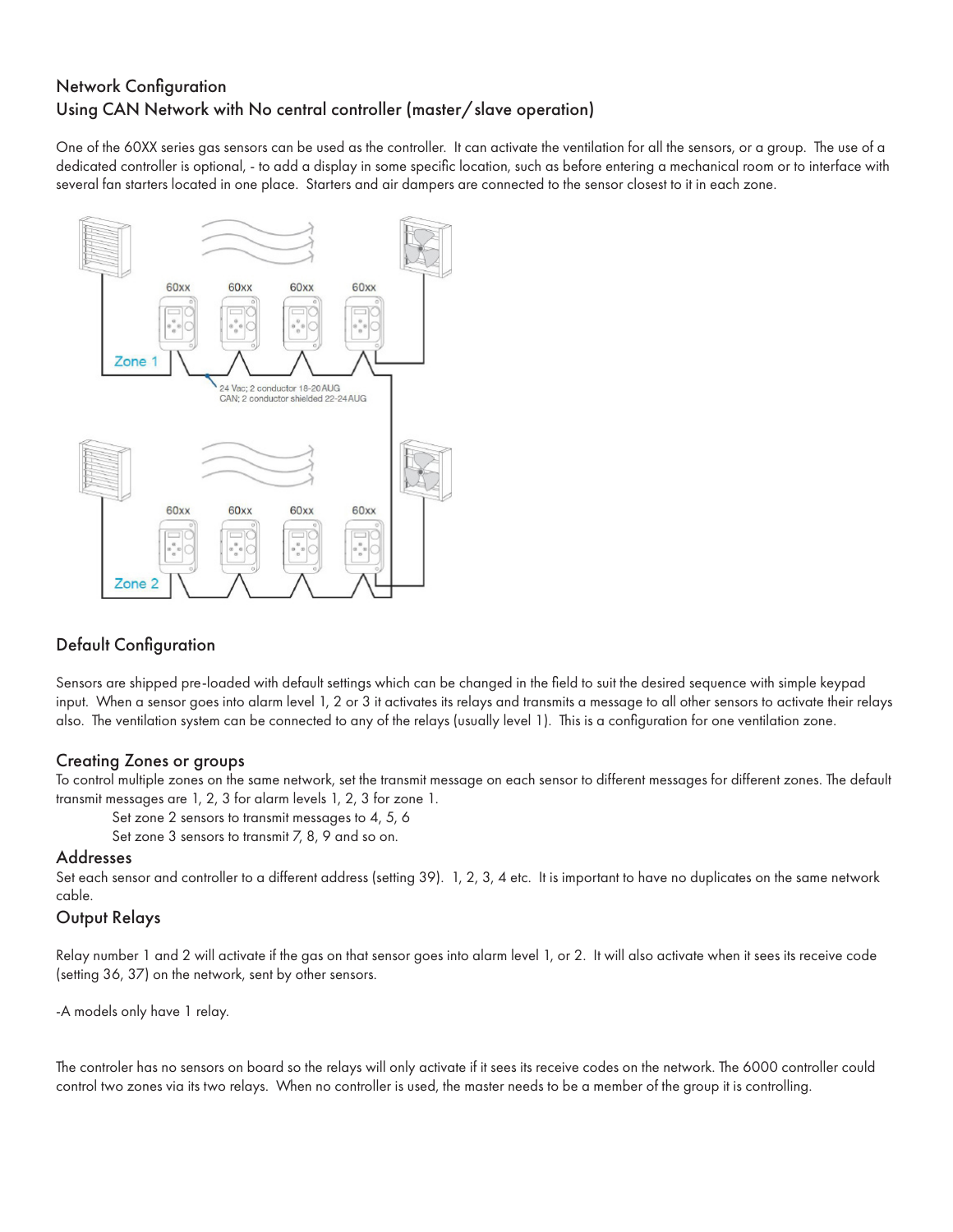### Maintenance Guide

All sensors are shipped from the factory pre-calibrated. To maintain accuracy and conformity with standards it is essential that they be calibrated by a qualified technician once or twice per year.

#### Calibration Procedure

Use certified precision mixtures to adjust the sensitivity of the sensor due to normal wear and aging and guarantee that the designed alarm set points are respected. It will also indicate the general condition of a sensor that is due for replacement. So called "automatic calibration" or "self-test" will not provide this level of security.

Calibration Procedure for Electro-chemical and Catalytic sensors (CO NO2 CH4 NH3 CL2)

- 1. Use certified bottled calibration gas mixtures only. Ensure that sensors are powered on for a minimum of the break-in period for the sensor. For electro-chemical type sensors, this is only a few minutes.
- 2. Press the right arrow to enter settings
- 3. Press the ↑ and → at the same time to enter calibration mode. SAZ (sensor A zero) will display and the current gas reading on the top line
- 4. Inject bottled zero gas into first sensor. Use a flow rate of 0.1 LPM to 1 LPM. The gas fitting to sensor should not be sealed tight. If it is the pressure will increase and distort the reading (high).
- 5. Adjust gas reading to zero with the ↑ and ↓ buttons
- 6. Press ↑ and ← at the same time to save.
- 7. Press  $\rightarrow$  the display will show SAS (sensor A span) and the current gas reading
- 8. Inject bottled span gas into first sensor and wait until the gas reading stops going up. The span gas should must be within the range of sensor's scale.
- 9. Adjust the reading to match the concentration in the bottle
- 10. Press ↑ and ← at the same time to save
- 11. If second sensor installed press  $\rightarrow$  and repeat steps 4 to 10 for sensor B
- 12. Press left arrow several times to return to settings and home.

### Calibration Procedure for Refrigerant (type 13, 20) and VOC (type 01) sensors

1.0 Use certified bottled calibration gas mixed with air only, not nitrogen. Ensure that sensors are powered on for a minimum of the break-in period for the sensor. For these types sensors, this is two days.

2.0 Inject bottled span gas

3.0 Adjust the blue potentiometer on the module to set the sensor reading displayed to that of the bottle mix. Do not change the factory calibration constants in calibration mode as above.

4.0 Remove span gas mix and supply air. Sensor will return to zero.

5.0 If sensor does not return to zero, it needs replacement

### BACnet Network Configuration

| Setting 46 | Bacnet Mode select<br>0 = communication disabled<br>= communication enabled<br>2 = communication enabled and display all<br>sensors on CAN network                           | 0, 1, 2                                                 | Default 0  |
|------------|------------------------------------------------------------------------------------------------------------------------------------------------------------------------------|---------------------------------------------------------|------------|
| Setting 47 | <b>BMA MAC address</b>                                                                                                                                                       | $0 - 127$                                               | $\Omega$   |
| Setting 48 | Baud rate                                                                                                                                                                    | $0 = 9600$<br>$1 = 19200$<br>$2 = 38400$<br>$3 = 76800$ | 3          |
| Setting 53 | Max Master                                                                                                                                                                   | $1 - 127$                                               | 127        |
| Setting 54 | Diagnostic tool to test MSTP<br>communication. Format XXXYYZZ where<br>YY= ID of device that passed token to<br>current sensor and YY = ID if device that<br>received token. |                                                         |            |
| Setting 70 | Device ID                                                                                                                                                                    | 4,194,304                                               | 50,000+BMA |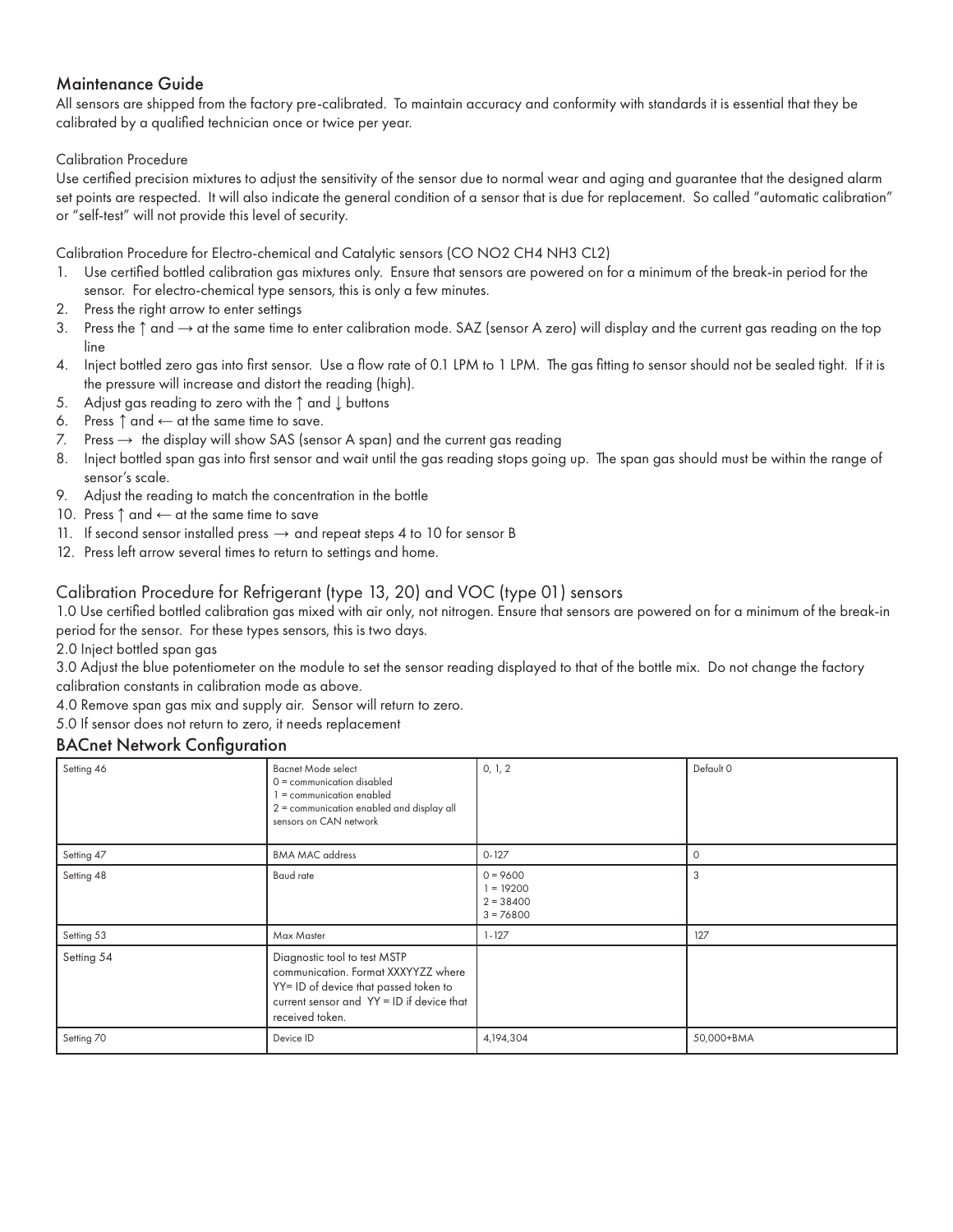### Ventilation Controlled by BACnet Building Automation



### Object Table

| Type and Instance | Object Name                                               | Object Property     | Parameter                              |
|-------------------|-----------------------------------------------------------|---------------------|----------------------------------------|
| AV 0              | gas reading                                               | Present value (R)   | Gas reading local sensor A             |
| AV <sub>1</sub>   | gas reading 2                                             | Present value (R)   | Gas reading local sensor B             |
| AV <sub>2</sub>   | Ambient temperature                                       | Present value (R)   | Temperature in celsius                 |
| BI O              | Input 1                                                   | Present value (R)   | Auxiliary input state 0/1              |
| BO <sub>O</sub>   | Relay 1                                                   | Present value (R/W) | Relay 1 status on 0/1                  |
| <b>BO 1</b>       | Relay 2 Or alarm 2                                        | Present value (R/W) | Relay 2 or alarm 2 status 0/1          |
| <b>BO 2</b>       | Alarm <sub>3</sub>                                        | Present value (R/W) | Alarm 3 Indicator status 0/1           |
| AV XYY            | Gas reading XYY                                           | Present value (R)   | Gas reading all sensors on CAN network |
|                   | $X =$ sensor 1 (top) or 2 (bottom), $YY = CAN$<br>Address |                     |                                        |

### WARRANTY:

Soler & Palau USA warrants this controller equipment to be free from defects in material and workmanship for two (2) years from date of shipment and the sensor will have a one (1) year from date of shipment. Any units or parts which prove to be defective and are reported during the warranty period will be replaced at our option when returned to our factory, transportation prepaid. Deterioration or wear by heat, abrasive action, chemicals, improper installation or operation or lack of normal maintenance shall not constitute defects, and are not covered by warranty.

The motor is warranted by the motor manufacturer for one (1) year. If the motor becomes defective in the warranty period, it should be taken to the nearest authorized motor service station. If this is not done, the motor manufacturer will not warrant the motor. Call the factory for instructions if authorized service station is not known.

Soler & Palau USA will not be responsible for any installation, removal or re-installation costs or any consequential damage resulting in failure to meet conditions of any warranty.

#### LIMITATION OF WARRANTY AND LIABILITY

This warranty does not apply to any such S&P product or parts which have failed as a result of faulty installation or abuse, or incorrect electrical connections or alterations, made by others, or use under abnormal operating conditions or misapplication of the products and parts.

Soler & Palau USA will not approve for payment any repairs made outside the factory without prior written consent of its Jacksonville, Florida office.